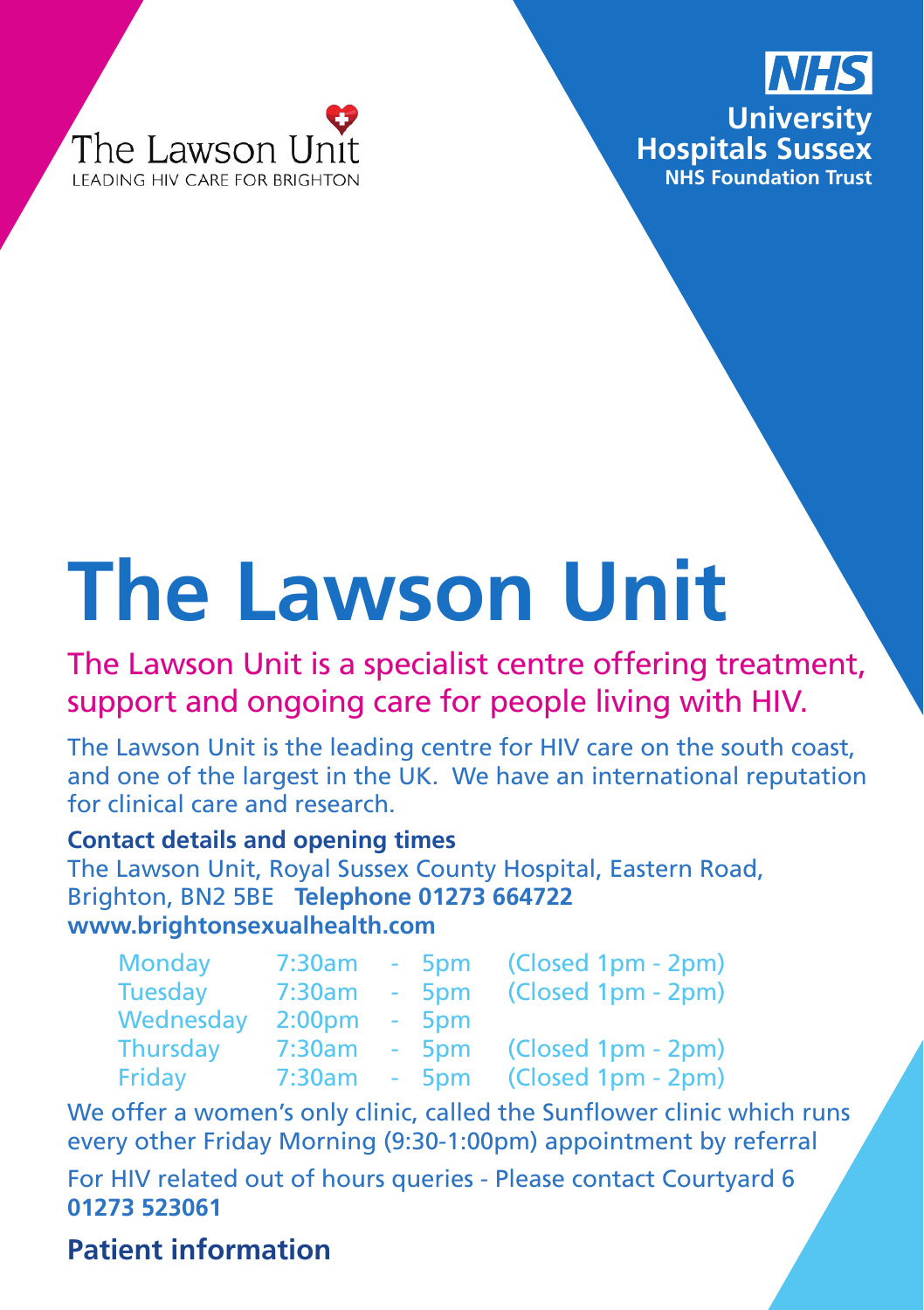# **Appointments details Routine appointments**

Routine appointments for blood tests take approximately 20 minutes. Additionally, routine appointments with your doctor or nurse specialist will take around 20 minutes. These appointments can be face-to-face or by telephone/video calls.

# **Annual health checks**

We also provide an annual health check where we will discuss and assess aspects of your physical and psychological health. This appointment takes approximately 30 minutes to 1 hour but some of the assessments can be done at routine appointments.

# **Sexual health screening**

All patients are offered sexual health screening. This can include review of vaccinations, contraception review and cervical smears. We offer self-collected swabs for people without any symptoms of an infection. This can be done as part of your routine appointments and will be explained to you before you use them.

## **Patients transferring their care**

You will be seen by a senior nurse prior to your appointment with a doctor. Please allow a little extra time as it is important that we can spend some time with you discussing your previous care and current health. This can take 45 minutes.

## **If you have difficulties attending your appointments please talk to a member of staff**

# **How often will I need to come to the clinic?**

Initially you may need to be seen more frequently, but more stable patients may only need to be seen every six months to a year. Blood tests should be arranged at least two weeks before your appointment with the doctor/specialist nurse so they can discuss these results with you.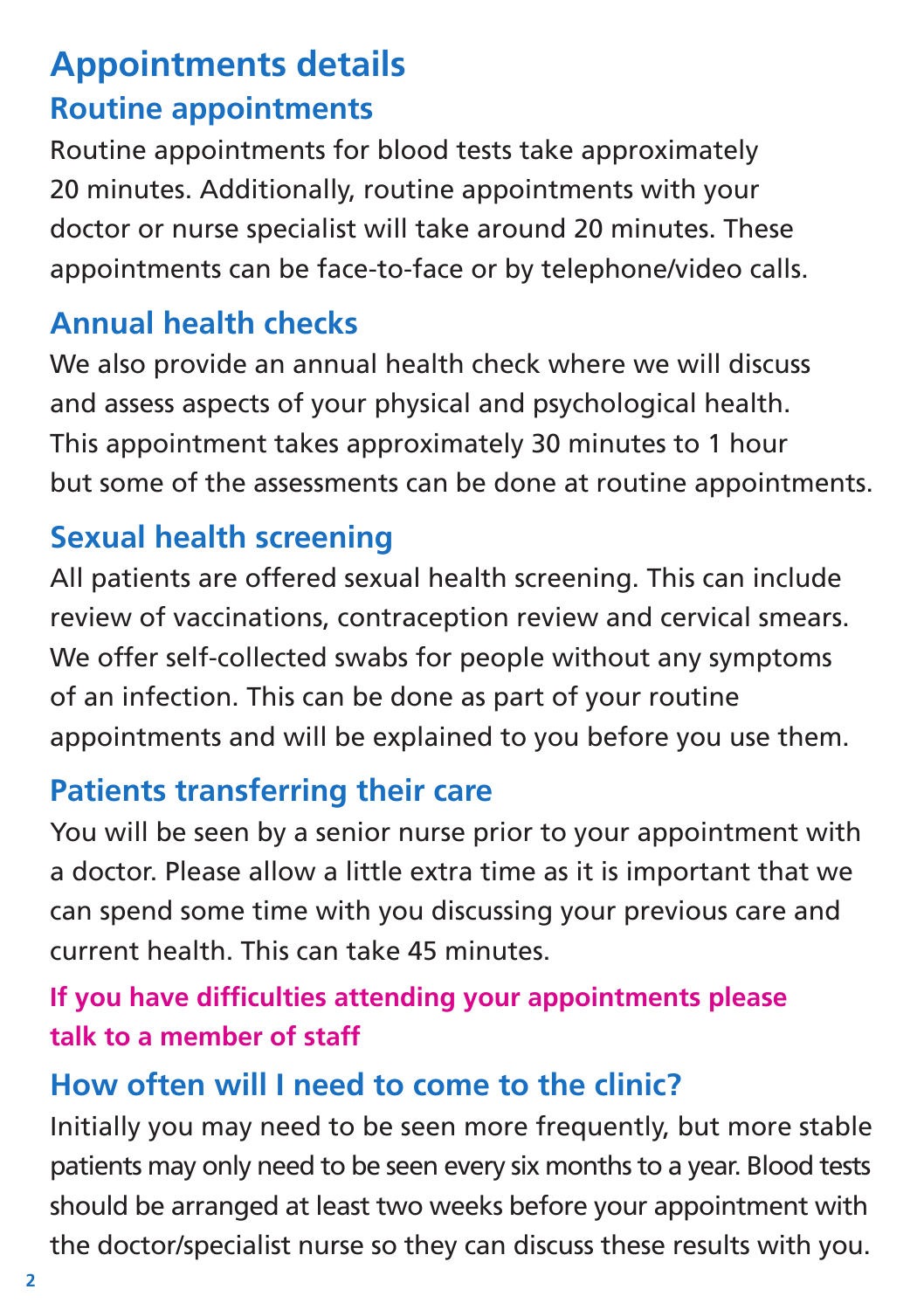## **CONNECT**

CONNECT offers a digital health pathway which can reduce the number of consultations with your doctor/special nurse to a single appointment annually. Blood tests are still recommended every 6 months. On the visit where blood tests are taken (but no doctor/ special nurse appointment), your test results will be checked by a team of doctors virtually and results will be emailed to your directly. Prescriptions will be generated remotely and medications can be posted or sent to pharmacy for you to collect.

#### **EmERGE**

EmERGE is our newest digital health innovation which works on the same principles as CONNECT by reducing the number of necessary consultations to a single appointment annually. However, instead of results being communicated to you via email, you will have access to a highly secure mobile app. The app connects to your HIV health record and provides you with instant access to results (both current and historic). Additionally, the app contains information about your medications, future appointments dates, and a two-way messaging system which allows you to communicate directly with the Lawson Unit.

| <b>Results</b>            | 0.14          |                              |                     |
|---------------------------|---------------|------------------------------|---------------------|
| 15 Jun.                   |               | $\rho$ My results            |                     |
| Print results             |               | View test result             | $15 \text{ km}$ $>$ |
| <b>IAE</b> Main Results   |               | <b>Next appointment</b><br>m |                     |
| Viral Load                | $-60$         | Your Doctor                  | 18 Jan 16:40 >      |
| $\vee$ CD4 Count          | 100 O         | View all appointments        |                     |
| $\vee$ CD4 Percentage     | 240 0         | Medication                   |                     |
| <b>Life Other Results</b> |               | View medications             |                     |
| $V$ ALT                   | 24 O          |                              |                     |
| Creatinine                | 12 ◎          |                              |                     |
| Haemoglobin               | 1450 <b>O</b> |                              |                     |
| <b>WCC</b>                | 5.D <b>O</b>  |                              |                     |
| Platelets                 | 152 O         |                              |                     |
| <b>Total Cholesterol</b>  | 4.5 <b>O</b>  |                              |                     |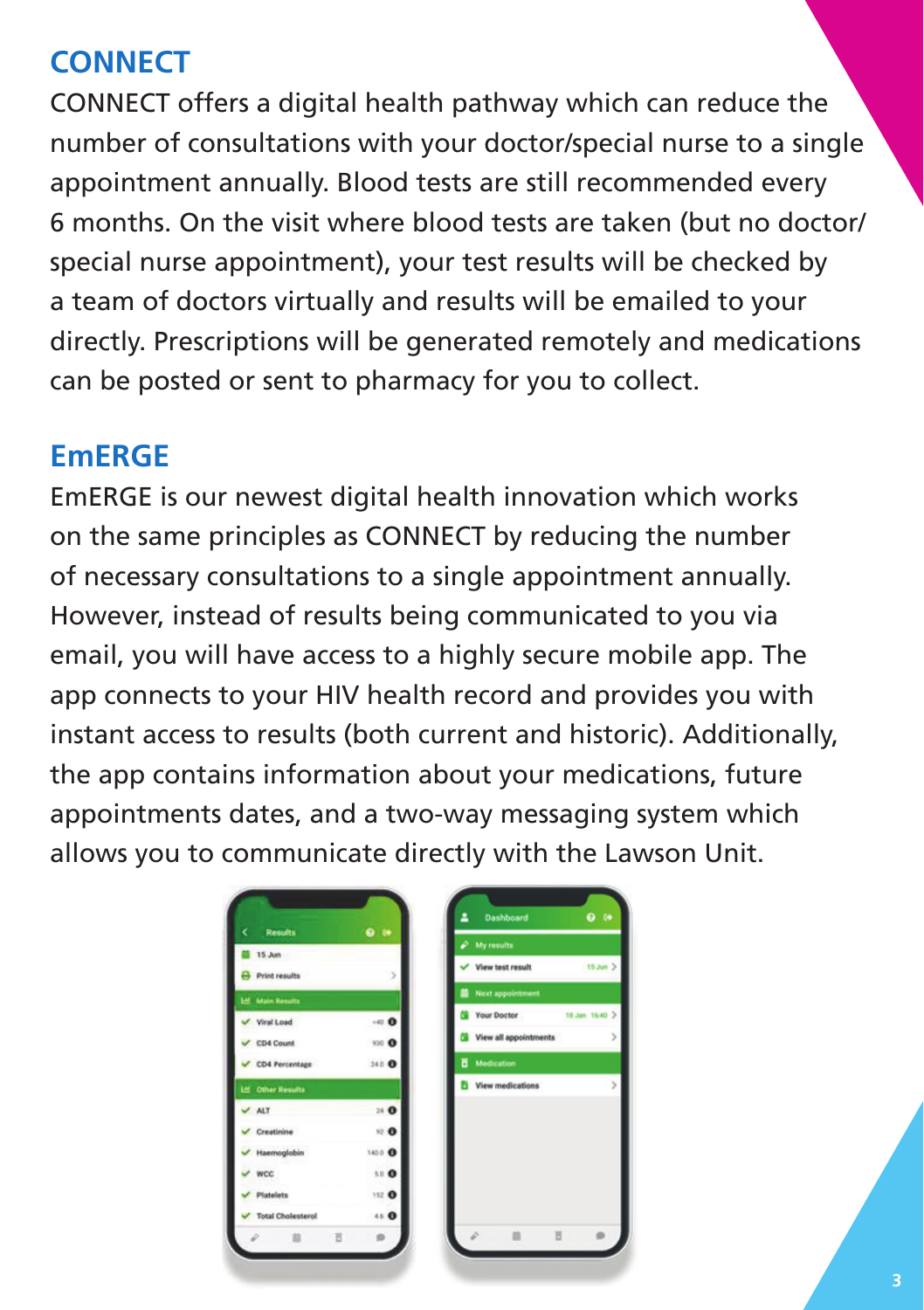# **Can I take part in research?**

**Thanks to patients' willingness to be involved in studies, research has played an important role in progressing and improving care and quality of life for people living with HIV.** 

**We believe everybody should have the opportunity to volunteer to take part and benefit from research and continue to help answer the big questions we still have.**



Types of studies we do include new drug treatments, ageing, other conditions including covid-19, hepatitis C, diabetes, kidney and liver health, sexual health and contraception and HIV prevention.

If you are thought to be suitable for a study this will be discussed with you by one of the team or you can approach us directly to find out what is currently available.

You can contact the Research Team on **01273 523079** or **UHSussex.EJCresearch@nhs.net**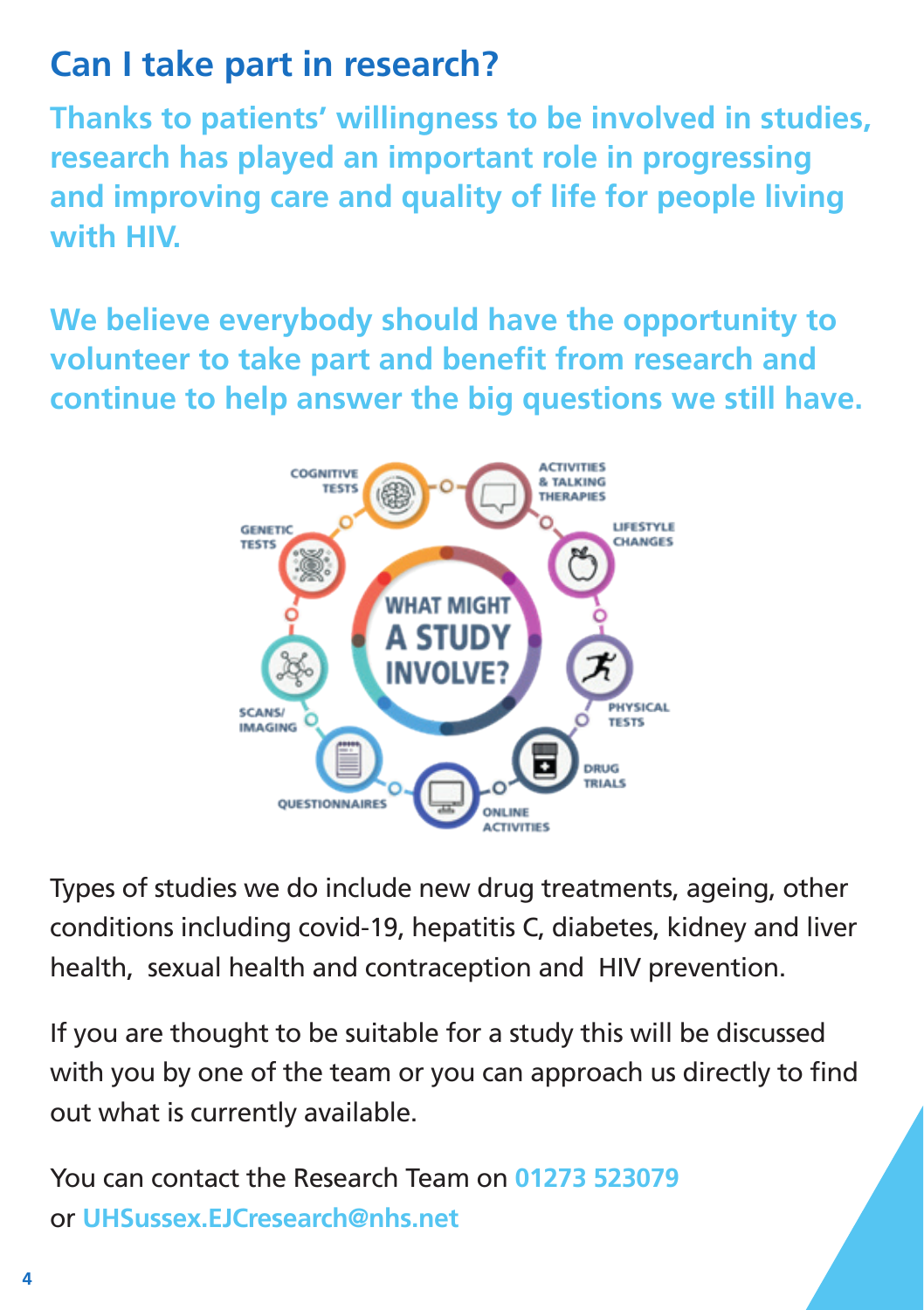# **What is the HIV Pharmacy?**

#### **The HIV specialist pharmacy team is based in the Lawson Unit:**

- We see all patients who start or switch antiretrovirals (ARVs)
- We can answer any questions and provide advice and support regarding your medicines
- We review all Lawson unit prescriptions before they can be dispensed.

## **Contact the pharmacy team on 01273 664948 during Lawson Unit opening hours, or email uhsussex.pharmacy.seh@nhs.net**

Once your prescription has been screened at the Lawson unit please take it to Pharm@Sea, which is the outpatient pharmacy for the Hospital.

## **If you have a question about a prescription given to Pharm@Sea, or you would like them to deliver your medication, you can contact them on 01273 523257 or email uhsussex.pharm.sea@nhs.net You will need to tell them your clinic number.**

It is important to tell us about all other medication you take (including inhalers and multivitamins) so we can check for potential serious interactions with your HIV medication.

# **Medicines home delivery (from Alcura Health)**

Please discuss with your doctor and pharmacist if you would like your HIV medicines delivered to your home (or any UK) address. If you need to contact Alcura for issues regarding your delivery, please ring **0800 9800686** or **01604 433500.**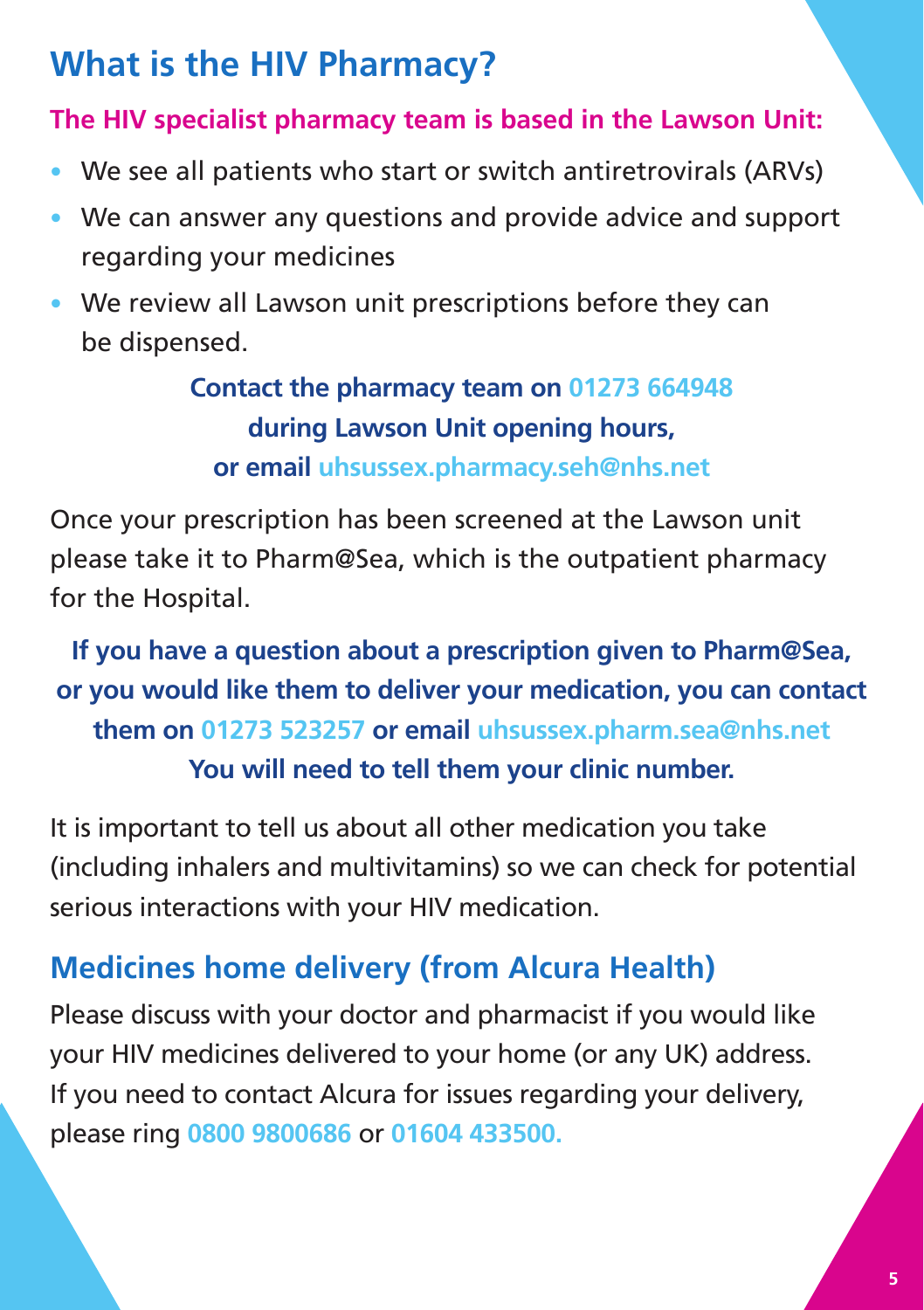# **How do I get more medication?**

Please make a note of how many tablets you have at home before coming to each appointment. You will be given a prescription by your doctor to last until your next visit. If you realise you are running low and don't have enough until you see your doctor, please contact the Lawson unit pharmacy team on the number above, allowing at least 24 hours for your prescription to be written.

# **What do I do if I'm unwell?**

- We offer a telephone triage system in the Lawson unit during opening hours.
- Triage is a way to assess and direct you to the most appropriate treatment or centre.
- If you feel unwell or are concerned you may have an HIV related issue, phone the clinic and one of our reception staff will take your details and arrange for one of the nurses to contact you and discuss your concerns, and advise you of the most appropriate action.
- If not within Lawson unit opening times out-of-hours queries should be directed to Courtyard 6 (HIV inpatients unit) on **01273 523061.**
- Your GP will still provide all medical care which not related to HIV.

# **Does my GP need to know my HIV status?**

- We encourage all of our patients to register with a GP.
- With your permission we will regularly communicate with your GP advising of any changes in your HIV care.
- Many patients have problems unrelated to HIV which GPs can manage safely.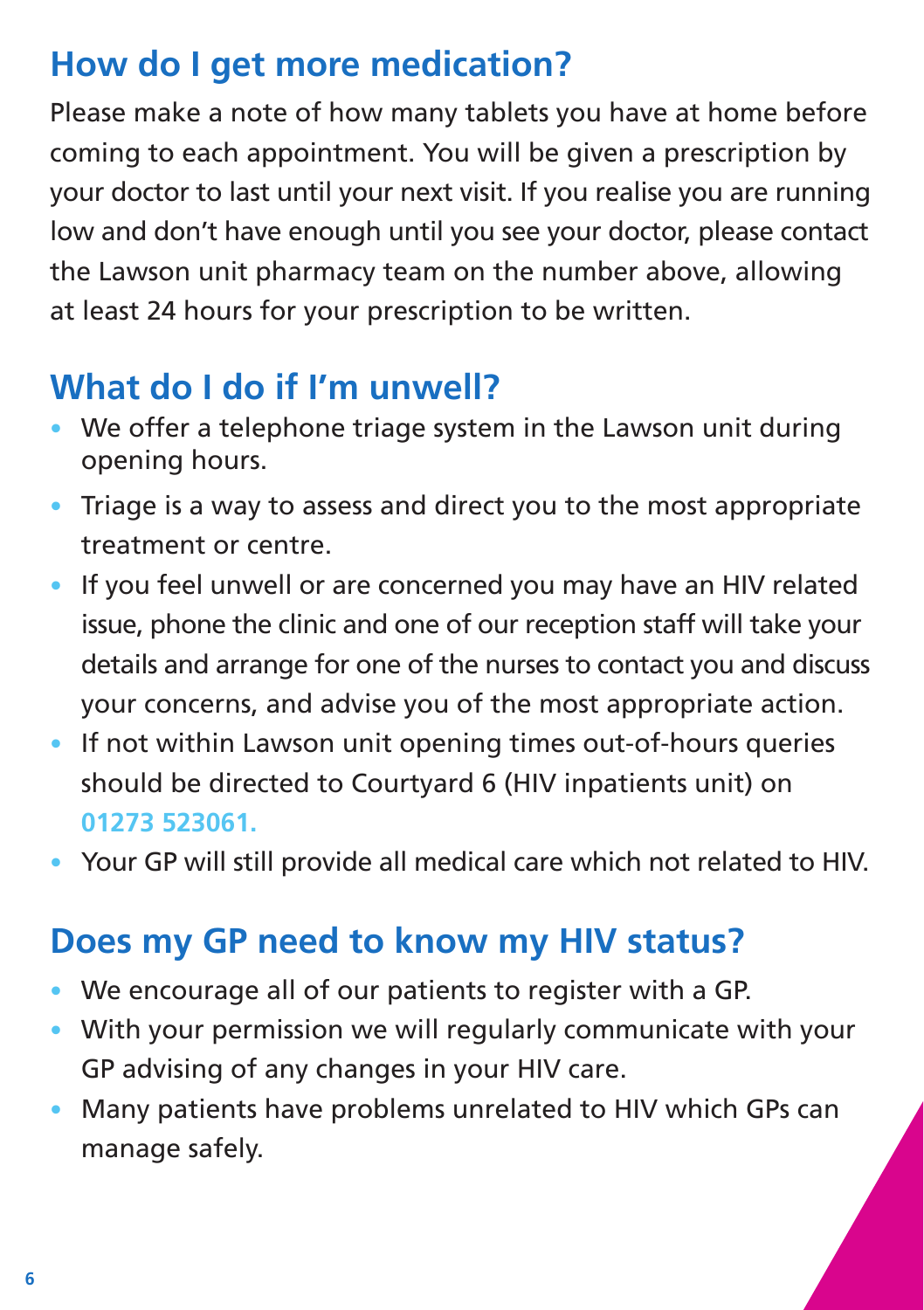# **Do you have links to other services?**

We have excellent links with other departments including oncology, hepatitis clinics, rheumatology, dietetics, chest medicine and antenatal services, and we have many also have joint clinics with other specialties.

We have pathways in place that will help with any other treatments or appointments you may need from other specialties. We also work closely with other organisations such as THT (Terrence Higgins Trust), HIV community support team, MHRRS (Mental Health Rapid response Service) along with various Drug and Alcohol services.

# **Useful Web links**

**www.aidsmap.com www.hivaware.org.uk www.i-base.info www.nat.org.uk www.lifewithhiv.org.uk www.positivelyuk.org www.tht.org.uk**

# **HIV support services in Brighton & Hove**

**Sussex Beacon (www.sussexbeacon.org.uk) Terrence Higgins Trust (www.tht.org.uk) Lunch Positive (www.lunchpositive.org)**

# **Local LGBTQ+ mental health support**

**www.switchboard.org.uk www.mindout.org.uk**